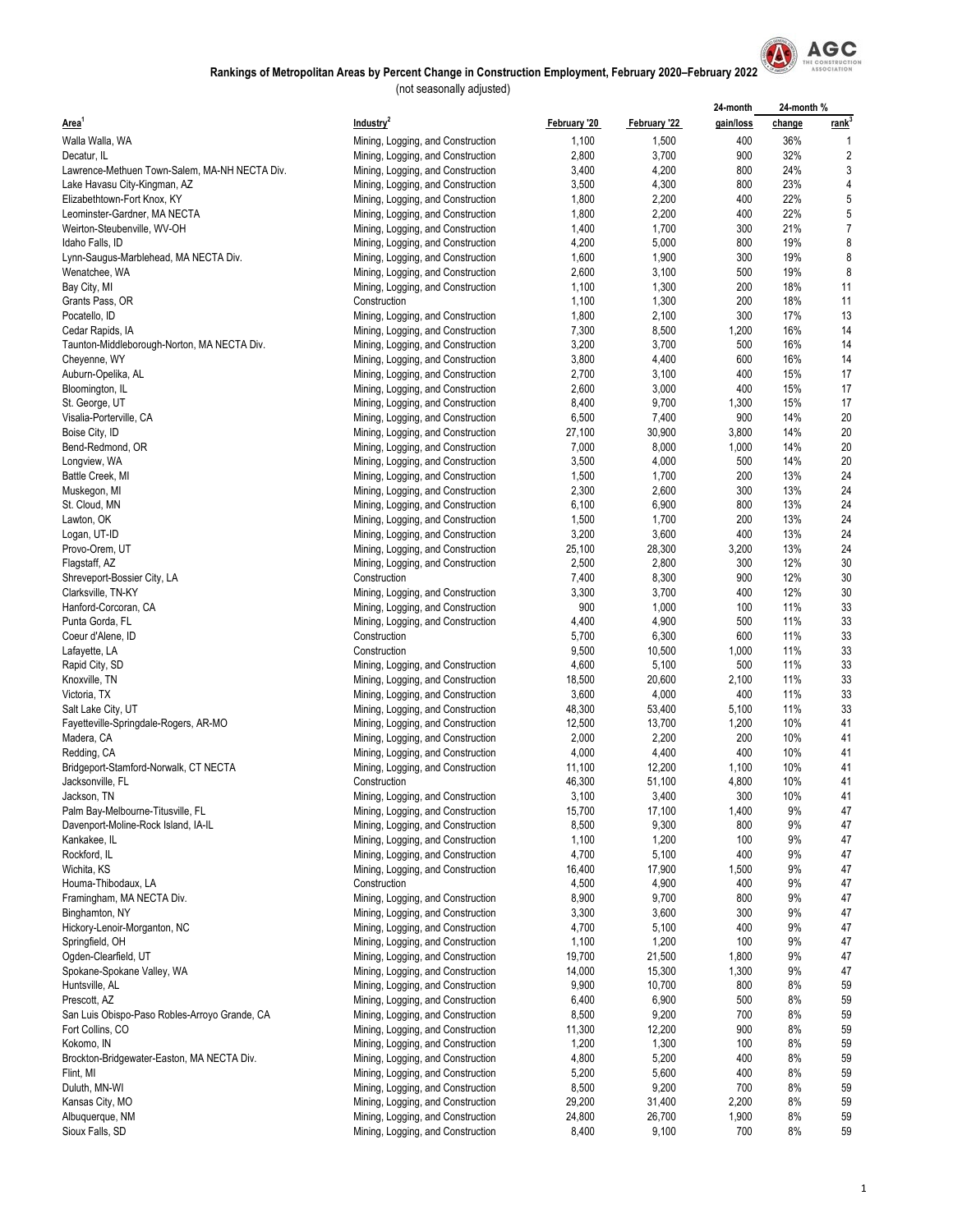

|                                                  |                                                   |                  |                | 24-month   | 24-month% |                   |
|--------------------------------------------------|---------------------------------------------------|------------------|----------------|------------|-----------|-------------------|
| Area <sup>1</sup>                                | Industry <sup>2</sup>                             | February '20     | February '22   | gain/loss  | change    | rank <sup>3</sup> |
| Johnson City, TN                                 | Mining, Logging, and Construction                 | 2,400            | 2,600          | 200        | 8%        | 59                |
| Nashville-Davidson--Murfreesboro--Franklin, TN   | Mining, Logging, and Construction                 | 48,900           | 52,900         | 4,000      | 8%        | 59                |
| Casper, WY                                       | Construction                                      | 2,600            | 2,800          | 200        | 8%        | 59                |
| Naples-Immokalee-Marco Island, FL                | Mining, Logging, and Construction                 | 17,400           | 18,600         | 1,200      | 7%        | 73                |
| Pensacola-Ferry Pass-Brent, FL                   | Mining, Logging, and Construction                 | 12,100           | 12,900         | 800        | 7%        | 73                |
| Bloomington, IN                                  | Mining, Logging, and Construction                 | 2,900            | 3,100          | 200        | 7%        | 73                |
| Bowling Green, KY                                | Mining, Logging, and Construction                 | 3,000            | 3,200          | 200        | 7%        | 73                |
| Bangor, ME NECTA                                 | Construction                                      | 2,900            | 3,100          | 200        | 7%        | 73                |
| Saginaw, MI                                      | Mining, Logging, and Construction                 | 2,800            | 3,000          | 200        | 7%        | 73                |
| Lincoln, NE                                      | Mining, Logging, and Construction                 | 9,100            | 9,700          | 600        | 7%        | 73                |
| Reno, NV                                         | Construction                                      | 18,000           | 19,300         | 1,300      | 7%        | 73                |
| Santa Fe, NM                                     | Mining, Logging, and Construction                 | 3,000            | 3,200          | 200        | 7%        | 73                |
| Asheville, NC                                    | Mining, Logging, and Construction                 | 9,500            | 10,200         | 700        | 7%        | 73                |
| Texarkana, TX-AR                                 | Mining, Logging, and Construction                 | 2,700            | 2,900          | 200        | 7%        | 73                |
| Racine, WI                                       | Mining, Logging, and Construction                 | 2,700            | 2,900          | 200        | 7%        | 73                |
| Terre Haute, IN                                  | Mining, Logging, and Construction                 | 3,500            | 3,700          | 200        | 6%        | 85                |
| Kansas City, KS                                  | Mining, Logging, and Construction                 | 21,600           | 23,000         | 1,400      | 6%        | 85                |
| New Orleans-Metairie, LA                         | Construction                                      | 28,700           | 30,500         | 1,800      | 6%        | 85                |
| Barnstable Town, MA NECTA                        | Mining, Logging, and Construction                 | 6,900            | 7,300          | 400        | 6%        | 85                |
| Lowell-Billerica-Chelmsford, MA-NH NECTA Div.    | Mining, Logging, and Construction                 | 9,400            | 10,000         | 600        | 6%        | 85                |
| Pittsfield, MA NECTA                             | Mining, Logging, and Construction                 | 1,800            | 1,900          | 100        | 6%        | 85                |
| Dover-Durham, NH-ME NECTA                        | Mining, Logging, and Construction                 | 1,700            | 1,800          | 100        | 6%        | 85                |
| Newark, NJ-PA Div.                               | Mining, Logging, and Construction                 | 44,100           | 46,800         | 2,700      | 6%        | 85                |
| Buffalo-Cheektowaga-Niagara Falls, NY            | Mining, Logging, and Construction                 | 18,100           | 19,200         | 1,100      | 6%        | 85                |
| Greensboro-High Point, NC                        | Mining, Logging, and Construction                 | 15,900           | 16,800         | 900        | 6%        | 85                |
| Raleigh, NC                                      | Mining, Logging, and Construction                 | 42,200           | 44,600         | 2,400      | 6%        | 85                |
| Gettysburg, PA                                   | Mining, Logging, and Construction                 | 1,700            | 1,800          | 100        | 6%        | 85                |
| Lubbock, TX                                      | Mining, Logging, and Construction                 | 8,800            | 9,300          | 500        | 6%        | 85                |
| Sherman-Denison, TX                              | Mining, Logging, and Construction                 | 3,100            | 3,300          | 200        | 6%        | 85                |
| Waco, TX                                         | Mining, Logging, and Construction                 | 7,900            | 8,400          | 500        | 6%        | 85                |
| Olympia-Tumwater, WA                             | Mining, Logging, and Construction                 | 6,800            | 7,200          | 400        | 6%        | 85                |
| Eau Claire, WI                                   | Mining, Logging, and Construction                 | 3,200            | 3,400          | 200        | 6%        | 85                |
| Modesto, CA                                      | Mining, Logging, and Construction                 | 10,100           | 10,600         | 500        | 5%        | 102               |
| Sacramento--Roseville--Arden-Arcade, CA          | Construction                                      | 70,600           | 74,000         | 3,400      | 5%        | 102               |
| Stockton-Lodi, CA                                | Construction                                      | 13,300           | 13,900         | 600        | 5%        | 102               |
| Grand Junction, CO                               | Mining, Logging, and Construction                 | 5,900            | 6,200          | 300        | 5%        | 102               |
| Pueblo, CO                                       | Mining, Logging, and Construction                 | 3,700            | 3,900          | 200        | 5%        | 102               |
| Norwich-New London-Westerly, CT-RI NECTA         | Mining, Logging, and Construction                 | 3,700            | 3,900          | 200        | 5%        | 102               |
| Gainesville, FL                                  | Mining, Logging, and Construction                 | 6,100<br>8,700   | 6,400<br>9,100 | 300<br>400 | 5%<br>5%  | 102<br>102        |
| Ocala, FL                                        | Mining, Logging, and Construction<br>Construction |                  | 16,100         | 700        | 5%        | 102               |
| Gary, IN Div.<br>Springfield, MA-CT NECTA        | Mining, Logging, and Construction                 | 15,400<br>10,900 | 11,400         | 500        | 5%        | 102               |
| Jackson, MI                                      | Mining, Logging, and Construction                 | 1,900            | 2,000          | 100        | 5%        | 102               |
| Warren-Troy-Farmington Hills, MI Div.            | Mining, Logging, and Construction                 | 51,200           | 53,800         | 2,600      | 5%        | 102               |
| St. Louis, MO-IL                                 | Mining, Logging, and Construction                 | 64,200           | 67,700         | 3,500      | 5%        | 102               |
| Mansfield, OH                                    | Mining, Logging, and Construction                 | 2,000            | 2,100          | 100        | 5%        | 102               |
| Youngstown-Warren-Boardman, OH-PA                | Mining, Logging, and Construction                 | 8,300            | 8,700          | 400        | 5%        | 102               |
| Allentown-Bethlehem-Easton, PA-NJ                | Mining, Logging, and Construction                 | 12,500           | 13,100         | 600        | 5%        | 102               |
| Morristown, TN                                   | Mining, Logging, and Construction                 | 2,000            | 2,100          | 100        | 5%        | 102               |
| McAllen-Edinburg-Mission, TX                     | Mining, Logging, and Construction                 | 8,100            | 8,500          | 400        | 5%        | 102               |
| Appleton, WI                                     | Mining, Logging, and Construction                 | 8,500            | 8,900          | 400        | 5%        | 102               |
| Madison, WI                                      | Mining, Logging, and Construction                 | 16,700           | 17,500         | 800        | 5%        | 102               |
| Sheboygan, WI                                    | Mining, Logging, and Construction                 | 2,200            | 2,300          | 100        | 5%        | 102               |
| Santa Cruz-Watsonville, CA                       | Mining, Logging, and Construction                 | 4,600            | 4,800          | 200        | 4%        | 123               |
| Dover, DE                                        | Mining, Logging, and Construction                 | 2,700            | 2,800          | 100        | 4%        | 123               |
| Salisbury, MD-DE                                 | Mining, Logging, and Construction                 | 9,300            | 9,700          | 400        | 4%        | 123               |
| North Port-Sarasota-Bradenton, FL                | Mining, Logging, and Construction                 | 26,700           | 27,700         | 1,000      | 4%        | 123               |
| Tampa-St. Petersburg-Clearwater, FL              | Construction                                      | 84,700           | 88,200         | 3,500      | 4%        | 123               |
| West Palm Beach-Boca Raton-Delray Beach, FL Div. | Construction                                      | 37,900           | 39,600         | 1,700      | 4%        | 123               |
| Fort Wayne, IN                                   | Mining, Logging, and Construction                 | 11,200           | 11,700         | 500        | 4%        | 123               |
| Indianapolis-Carmel-Anderson, IN                 | Construction                                      | 52,800           | 54,800         | 2,000      | 4%        | 123               |
| South Bend-Mishawaka, IN-MI                      | Mining, Logging, and Construction                 | 5,500            | 5,700          | 200        | 4%        | 123               |
| Des Moines-West Des Moines, IA                   | Mining, Logging, and Construction                 | 18,500           | 19,200         | 700        | 4%        | 123               |
| Topeka, KS                                       | Mining, Logging, and Construction                 | 5,100            | 5,300          | 200        | 4%        | 123               |
| Portland-South Portland, ME NECTA                | Mining, Logging, and Construction                 | 9,700            | 10,100         | 400        | 4%        | 123               |
| New Bedford, MA NECTA                            | Mining, Logging, and Construction                 | 2,400            | 2,500          | 100        | 4%        | 123               |
| Ann Arbor, MI                                    | Mining, Logging, and Construction                 | 4,600            | 4,800          | 200        | 4%        | 123               |
| Rochester, MN                                    | Mining, Logging, and Construction                 | 4,500            | 4,700          | 200        | 4%        | 123               |
| Jackson, MS                                      | Construction                                      | 10,400           | 10,800         | 400        | 4%        | 123               |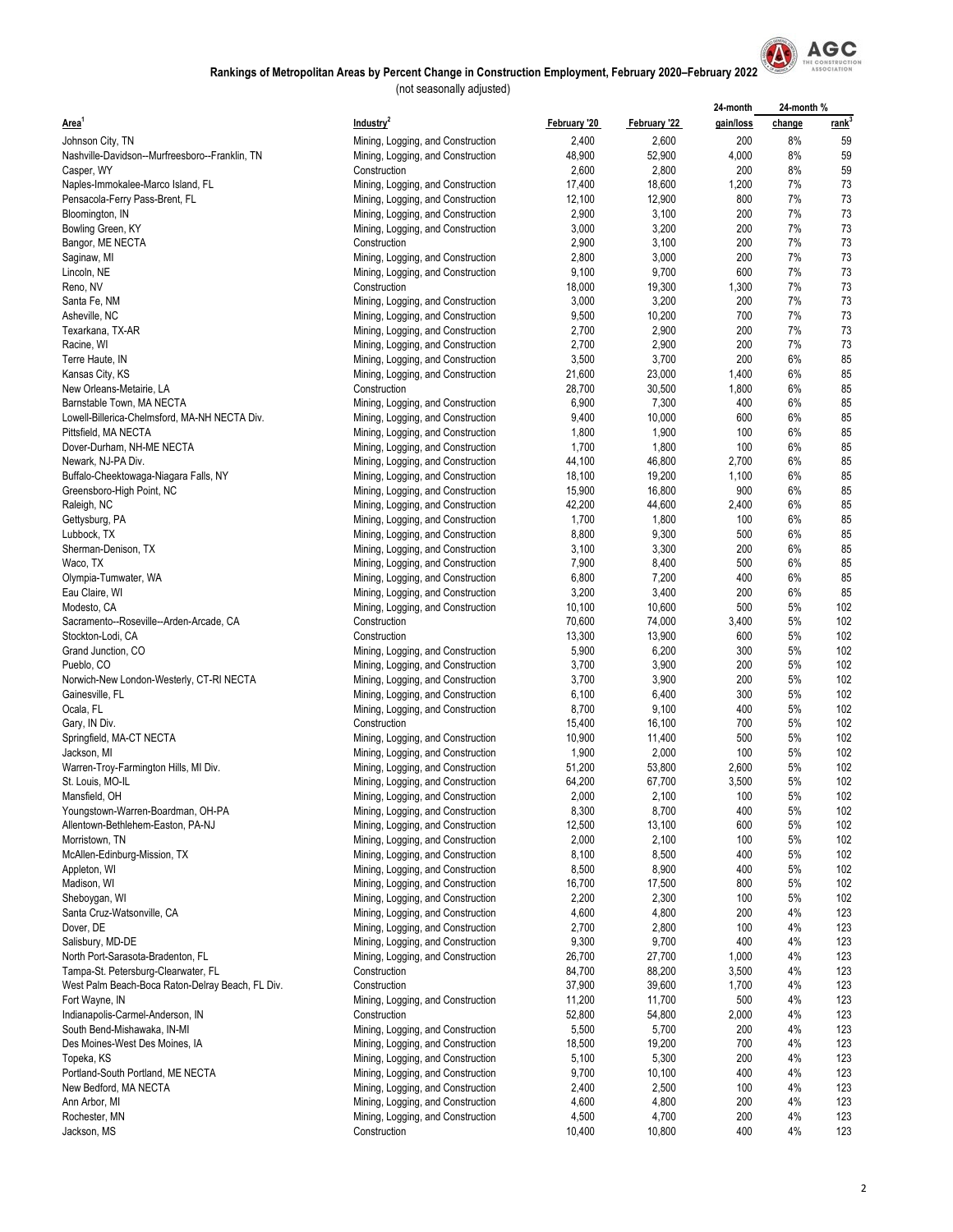

|                                                       |                                   |              |              | 24-month  | 24-month % |                   |
|-------------------------------------------------------|-----------------------------------|--------------|--------------|-----------|------------|-------------------|
| Area <sup>1</sup>                                     | Industry <sup>2</sup>             | February '20 | February '22 | gain/loss | change     | rank <sup>3</sup> |
| Portsmouth, NH-ME NECTA                               | Mining, Logging, and Construction | 2,700        | 2,800        | 100       | 4%         | 123               |
| Atlantic City-Hammonton, NJ                           | Mining, Logging, and Construction | 5,200        | 5,400        | 200       | 4%         | 123               |
|                                                       |                                   | 2,400        | 2,500        | 100       | 4%         | 123               |
| Glens Falls, NY                                       | Mining, Logging, and Construction |              |              |           | 4%         |                   |
| Kingston, NY                                          | Mining, Logging, and Construction | 2,500        | 2,600        | 100       |            | 123               |
| Rochester, NY                                         | Construction                      | 19,600       | 20,300       | 700       | 4%         | 123               |
| Fargo, ND-MN                                          | Mining, Logging, and Construction | 7,400        | 7,700        | 300       | 4%         | 123               |
| Columbus, OH                                          | Mining, Logging, and Construction | 42,500       | 44,400       | 1,900     | 4%         | 123               |
| Chambersburg-Waynesboro, PA                           | Mining, Logging, and Construction | 2,300        | 2,400        | 100       | 4%         | 123               |
| Memphis, TN-MS-AR                                     | Mining, Logging, and Construction | 23,600       | 24,600       | 1,000     | 4%         | 123               |
| Amarillo, TX                                          | Mining, Logging, and Construction | 7,400        | 7,700        | 300       | 4%         | 123               |
| Austin-Round Rock, TX                                 | Mining, Logging, and Construction | 70,300       | 73,300       | 3,000     | 4%         | 123               |
| Huntington-Ashland, WV-KY-OH                          | Mining, Logging, and Construction | 6,700        | 7,000        | 300       | 4%         | 123               |
| Phoenix-Mesa-Scottsdale, AZ                           | Construction                      | 137,200      | 140,700      | 3,500     | 3%         | 151               |
| Fresno, CA                                            | Construction                      | 19,200       | 19,800       | 600       | 3%         | 151               |
| Hartford-West Hartford-East Hartford, CT NECTA        |                                   | 18,100       | 18,700       | 600       | 3%         | 151               |
|                                                       | Mining, Logging, and Construction |              |              |           |            |                   |
| Cape Coral-Fort Myers, FL                             | Mining, Logging, and Construction | 33,100       | 34,100       | 1,000     | 3%         | 151               |
| Champaign-Urbana, IL                                  | Mining, Logging, and Construction | 3,400        | 3,500        | 100       | 3%         | 151               |
| Peoria, IL                                            | Mining, Logging, and Construction | 6,900        | 7,100        | 200       | 3%         | 151               |
| Springfield, IL                                       | Mining, Logging, and Construction | 3,100        | 3,200        | 100       | 3%         | 151               |
| Lafayette-West Lafayette, IN                          | Mining, Logging, and Construction | 3,700        | 3,800        | 100       | 3%         | 151               |
| Peabody-Salem-Beverly, MA NECTA Div.                  | Mining, Logging, and Construction | 3,400        | 3,500        | 100       | 3%         | 151               |
| Kalamazoo-Portage, MI                                 | Mining, Logging, and Construction | 6,100        | 6,300        | 200       | 3%         | 151               |
| Lansing-East Lansing, MI                              | Mining, Logging, and Construction | 7,600        | 7,800        | 200       | 3%         | 151               |
| Springfield, MO                                       | Mining, Logging, and Construction | 9,300        | 9,600        | 300       | 3%         | 151               |
|                                                       |                                   |              |              |           | 3%         |                   |
| Camden, NJ Div.                                       | Mining, Logging, and Construction | 22,600       | 23,200       | 600       |            | 151               |
| Syracuse, NY                                          | Mining, Logging, and Construction | 11,700       | 12,100       | 400       | 3%         | 151               |
| Wilmington, NC                                        | Mining, Logging, and Construction | 9,600        | 9,900        | 300       | 3%         | 151               |
| Winston-Salem, NC                                     | Mining, Logging, and Construction | 11,700       | 12,000       | 300       | 3%         | 151               |
| Bismarck, ND                                          | Mining, Logging, and Construction | 3,900        | 4,000        | 100       | 3%         | 151               |
| Cincinnati, OH-KY-IN                                  | Mining, Logging, and Construction | 46,500       | 47,800       | 1,300     | 3%         | 151               |
| Cleveland-Elyria, OH                                  | Mining, Logging, and Construction | 35,000       | 36,000       | 1,000     | 3%         | 151               |
| Eugene, OR                                            | Construction                      | 7,300        | 7,500        | 200       | 3%         | 151               |
| Erie, PA                                              | Mining, Logging, and Construction | 3,700        | 3,800        | 100       | 3%         | 151               |
| Providence-Warwick, RI-MA NECTA                       | Construction                      | 23,200       | 23,800       | 600       | 3%         | 151               |
| El Paso, TX                                           | Mining, Logging, and Construction | 17,400       | 18,000       | 600       | 3%         | 151               |
|                                                       |                                   |              |              |           |            |                   |
| Seattle-Bellevue-Everett, WA Div.                     | Construction                      | 102,600      | 105,200      | 2,600     | 3%         | 151               |
| Fond du Lac, WI                                       | Mining, Logging, and Construction | 3,100        | 3,200        | 100       | 3%         | 151               |
| Montgomery, AL                                        | Mining, Logging, and Construction | 6,500        | 6,600        | 100       | 2%         | 176               |
| Boulder, CO                                           | Mining, Logging, and Construction | 5,500        | 5,600        | 100       | 2%         | 176               |
| Deltona-Daytona Beach-Ormond Beach, FL                | Mining, Logging, and Construction | 14,200       | 14,500       | 300       | 2%         | 176               |
| Haverhill-Newburyport-Amesbury Town, MA-NH NECTA Div. | Mining, Logging, and Construction | 4,900        | 5,000        | 100       | 2%         | 176               |
| Detroit-Dearborn-Livonia, MI Div.                     | Mining, Logging, and Construction | 20,300       | 20,700       | 400       | 2%         | 176               |
| Grand Rapids-Wyoming, MI                              | Mining, Logging, and Construction | 24,500       | 25,100       | 600       | 2%         | 176               |
| Nashua, NH-MA NECTA Div.                              | Mining, Logging, and Construction | 5,400        | 5,500        | 100       | 2%         | 176               |
| Akron, OH                                             | Mining, Logging, and Construction | 13,200       | 13,400       | 200       | 2%         | 176               |
|                                                       |                                   |              |              | 200       | 2%         |                   |
| Dayton, OH                                            | Mining, Logging, and Construction | 13,200       | 13,400       |           |            | 176               |
| Medford, OR                                           | Construction                      | 4,800        | 4,900        | 100       | 2%         | 176               |
| Salem, OR                                             | Construction                      | 12,300       | 12,600       | 300       | 2%         | 176               |
| Chattanooga, TN-GA                                    | Mining, Logging, and Construction | 11,300       | 11,500       | 200       | 2%         | 176               |
| Kingsport-Bristol-Bristol, TN-VA                      | Mining, Logging, and Construction | 5,300        | 5,400        | 100       | 2%         | 176               |
| Yakima, WA                                            | Mining, Logging, and Construction | 4,100        | 4,200        | 100       | 2%         | 176               |
| Oshkosh-Neenah, WI                                    | Mining, Logging, and Construction | 5,400        | 5,500        | 100       | 2%         | 176               |
| Little Rock-North Little Rock-Conway, AR              | Mining, Logging, and Construction | 17,700       | 17,800       | 100       | 1%         | 191               |
| Los Angeles-Long Beach-Glendale, CA Div.              | Construction                      | 153,400      | 154,400      | 1,000     | 1%         | 191               |
| San Rafael, CA Div.                                   | Construction                      | 7,600        | 7,700        | 100       | 1%         | 191               |
| Colorado Springs, CO                                  | Mining, Logging, and Construction | 18,000       | 18,200       | 200       | 1%         | 191               |
|                                                       |                                   |              |              |           |            |                   |
| Louisville/Jefferson County, KY-IN                    | Mining, Logging, and Construction | 27,700       | 28,000       | 300       | 1%         | 191               |
| Minneapolis-St. Paul-Bloomington, MN-WI               | Mining, Logging, and Construction | 77,100       | 77,600       | 500       | 1%         | 191               |
| Gulfport-Biloxi-Pascagoula, MS                        | Mining, Logging, and Construction | 8,200        | 8,300        | 100       | 1%         | 191               |
| Omaha-Council Bluffs, NE-IA                           | Mining, Logging, and Construction | 29,300       | 29,600       | 300       | 1%         | 191               |
| Charlotte-Concord-Gastonia, NC-SC                     | Mining, Logging, and Construction | 69,100       | 70,000       | 900       | 1%         | 191               |
| Durham-Chapel Hill, NC                                | Mining, Logging, and Construction | 9,200        | 9,300        | 100       | 1%         | 191               |
| Canton-Massillon, OH                                  | Mining, Logging, and Construction | 7,900        | 8,000        | 100       | 1%         | 191               |
| Portland-Vancouver-Hillsboro, OR-WA                   | Construction                      | 75,300       | 76,400       | 1,100     | 1%         | 191               |
| Scranton--Wilkes-Barre--Hazleton, PA                  | Mining, Logging, and Construction | 9,500        | 9,600        | 100       | 1%         | 191               |
| Charleston-North Charleston, SC                       | Mining, Logging, and Construction | 21,400       | 21,600       | 200       | 1%         | 191               |
| Greenville-Anderson-Mauldin, SC                       | Mining, Logging, and Construction | 19,500       | 19,700       | 200       | 1%         | 191               |
| Killeen-Temple, TX                                    | Mining, Logging, and Construction | 7,100        | 7,200        |           | 1%         |                   |
|                                                       |                                   |              |              | 100       |            | 191               |
| Roanoke, VA                                           | Mining, Logging, and Construction | 8,800        | 8,900        | 100       | 1%         | 191               |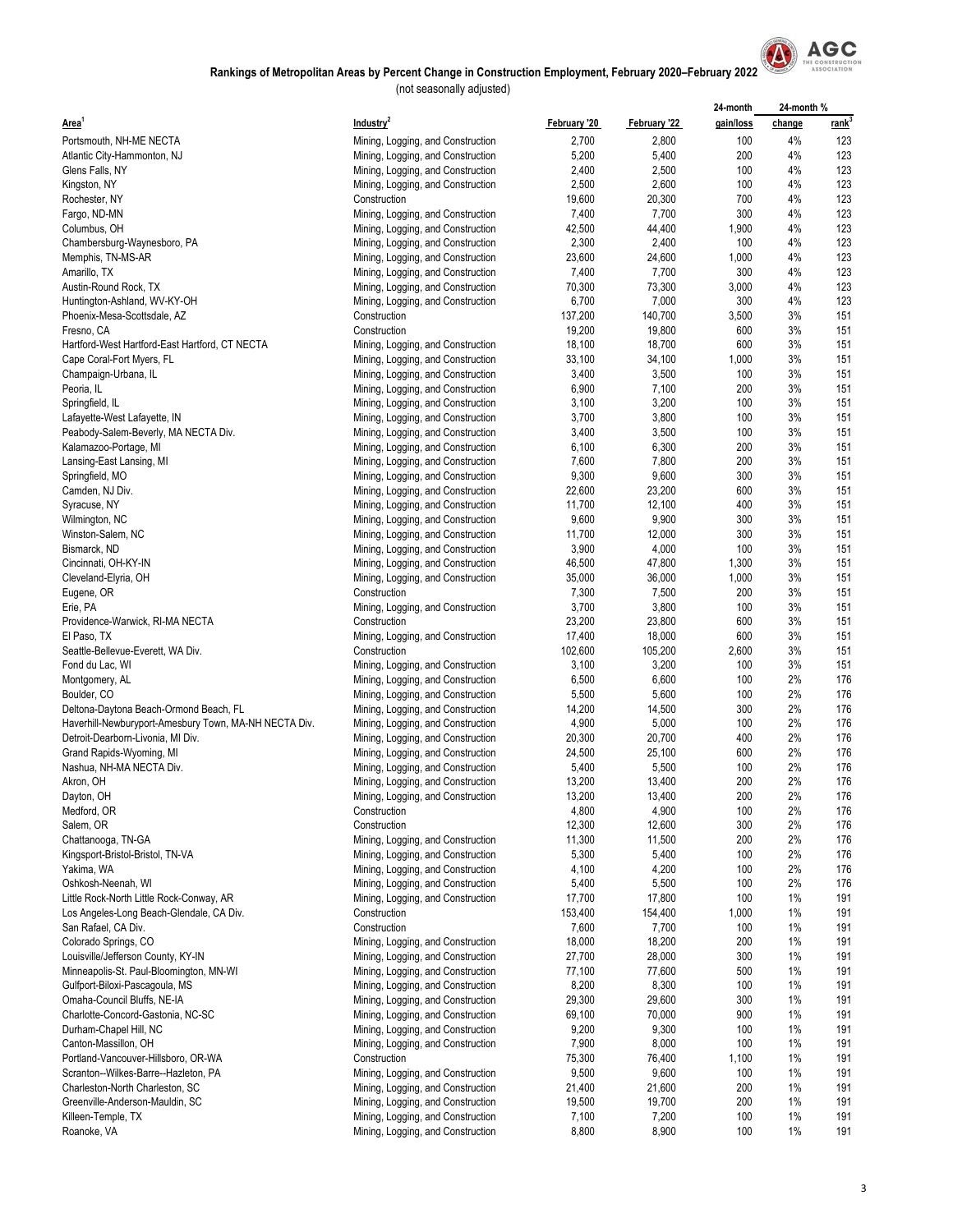

|                                                        |                                                                        |                 |                 | 24-month  | 24-month% |                   |
|--------------------------------------------------------|------------------------------------------------------------------------|-----------------|-----------------|-----------|-----------|-------------------|
| Area <sup>1</sup>                                      | Industry <sup>2</sup>                                                  | February '20    | February '22    | gain/loss | change    | rank <sup>-</sup> |
| Boston-Cambridge-Newton, MA NECTA Div.                 | Mining, Logging, and Construction                                      | 71,100          | 71,300          | 200       | 0.3%      | 208               |
| Virginia Beach-Norfolk-Newport News, VA-NC             | Mining, Logging, and Construction                                      | 39,100          | 39,200          | 100       | 0.3%      | 208               |
| Florence-Muscle Shoals, AL                             | Mining, Logging, and Construction                                      | 3,800           | 3,800           | 0         | 0%        | 210               |
| Gadsden, AL                                            | Mining, Logging, and Construction                                      | 1,000           | 1,000           | 0         | 0%        | 210               |
| Anchorage, AK                                          | Construction                                                           | 8,800           | 8,800           | 0         | 0%        | 210               |
| Yuma, AZ                                               | Mining, Logging, and Construction                                      | 3,500           | 3,500           | 0         | 0%        | 210               |
| Merced, CA                                             | Mining, Logging, and Construction                                      | 3,200           | 3,200           | 0         | $0\%$     | 210               |
| Salinas, CA                                            | Construction                                                           | 6,600           | 6,600           | 0         | 0%        | 210               |
| Vallejo-Fairfield, CA                                  | Construction<br>Mining, Logging, and Construction                      | 11,900<br>2,800 | 11,900<br>2,800 | 0<br>0    | 0%<br>0%  | 210<br>210        |
| Yuba City, CA<br>Waterbury, CT NECTA                   | Mining, Logging, and Construction                                      | 2,700           | 2,700           | 0         | 0%        | 210               |
| Crestview-Fort Walton Beach-Destin, FL                 | Mining, Logging, and Construction                                      | 7,100           | 7,100           | 0         | 0%        | 210               |
| Port St. Lucie, FL                                     | Mining, Logging, and Construction                                      | 12,400          | 12,400          | 0         | 0%        | 210               |
| Sebastian-Vero Beach, FL                               | Mining, Logging, and Construction                                      | 4,500           | 4,500           | 0         | 0%        | 210               |
| Lewiston, ID-WA                                        | Construction                                                           | 1,400           | 1,400           | 0         | $0\%$     | 210               |
| Danville, IL                                           | Mining, Logging, and Construction                                      | 500             | 500             | 0         | $0\%$     | 210               |
| Columbus, IN                                           | Mining, Logging, and Construction                                      | 1,800           | 1,800           | 0         | 0%        | 210               |
| Muncie, IN                                             | Mining, Logging, and Construction                                      | 1,500           | 1,500           | 0         | 0%        | 210               |
| Lewiston-Auburn, ME NECTA                              | Mining, Logging, and Construction                                      | 2,800           | 2,800           | 0         | $0\%$     | 210               |
| Hagerstown-Martinsburg, MD-WV                          | Mining, Logging, and Construction                                      | 4,000           | 4,000           | 0         | 0%        | 210               |
| Monroe, MI                                             | Mining, Logging, and Construction                                      | 1,700           | 1,700           | 0         | $0\%$     | 210               |
| Niles-Benton Harbor, MI                                | Mining, Logging, and Construction                                      | 2,000           | 2,000           | 0         | 0%        | 210               |
| Trenton, NJ                                            | Mining, Logging, and Construction                                      | 5,400           | 5,400           | 0         | $0\%$     | 210               |
| Vineland-Bridgeton, NJ                                 | Mining, Logging, and Construction                                      | 2,800           | 2,800           | 0         | $0\%$     | 210               |
| Watertown-Fort Drum, NY                                | Mining, Logging, and Construction                                      | 1,500           | 1,500           | 0         | $0\%$     | 210               |
| Burlington, NC                                         | Mining, Logging, and Construction                                      | 3,200           | 3,200           | 0         | 0%        | 210               |
| Fayetteville, NC                                       | Mining, Logging, and Construction                                      | 5,300           | 5,300           | 0         | $0\%$     | 210               |
| Greenville, NC                                         | Mining, Logging, and Construction                                      | 3,400           | 3,400           | 0         | 0%        | 210               |
| Rocky Mount, NC                                        | Mining, Logging, and Construction                                      | 2,500           | 2,500           | 0         | 0%        | 210               |
| Grand Forks, ND-MN                                     | Mining, Logging, and Construction                                      | 2,600           | 2,600           | 0         | 0%        | 210               |
| Bloomsburg-Berwick, PA                                 | Mining, Logging, and Construction                                      | 1,100           | 1,100           | 0         | $0\%$     | 210               |
| Montgomery County-Bucks County-Chester County, PA Div. | Mining, Logging, and Construction                                      | 52,800          | 52,800          | 0         | $0\%$     | 210               |
| Myrtle Beach-Conway-North Myrtle Beach, SC-NC          | Mining, Logging, and Construction                                      | 10,800          | 10,800          | 0         | 0%        | 210               |
| Cleveland, TN                                          | Mining, Logging, and Construction                                      | 1,900<br>3,400  | 1,900<br>3,400  | 0<br>0    | 0%<br>0%  | 210<br>210        |
| Brownsville-Harlingen, TX<br>Wichita Falls, TX         | Mining, Logging, and Construction<br>Mining, Logging, and Construction | 2,800           | 2,800           | 0         | $0\%$     | 210               |
| Bellingham, WA                                         | Mining, Logging, and Construction                                      | 7,800           | 7,800           | 0         | 0%        | 210               |
| Bremerton-Silverdale, WA                               | Mining, Logging, and Construction                                      | 5,200           | 5,200           | 0         | $0\%$     | 210               |
| Kennewick-Richland, WA                                 | Mining, Logging, and Construction                                      | 10,300          | 10,300          | 0         | 0%        | 210               |
| Janesville-Beloit, WI                                  | Mining, Logging, and Construction                                      | 3,300           | 3,300           | 0         | $0\%$     | 210               |
| La Crosse-Onalaska, WI-MN                              | Mining, Logging, and Construction                                      | 2,700           | 2,700           | 0         | 0%        | 210               |
| Wausau, WI                                             | Mining, Logging, and Construction                                      | 2,300           | 2,300           | 0         | 0%        | 210               |
| San Antonio-New Braunfels, TX                          | Construction                                                           | 57,600          | 57,500          | $-100$    | $-0.2%$   | 250               |
| Birmingham-Hoover, AL                                  | Construction                                                           | 29,100          | 29,000          | $-100$    | $-0.3%$   | 251               |
| Atlanta-Sandy Springs-Roswell, GA                      | Construction                                                           | 130,900         | 130,500         | $-400$    | $-0.3%$   | 251               |
| Northern Virginia, VA                                  | Mining, Logging, and Construction                                      | 79,100          | 78,900          | $-200$    | -0.3%     | 251               |
| Tucson, AZ                                             | Construction                                                           | 18,200          | 18,000          | $-200$    | $-1%$     | 254               |
| Oxnard-Thousand Oaks-Ventura, CA                       | Construction                                                           | 17,200          | 17,100          | $-100$    | $-1\%$    | 254               |
| Riverside-San Bernardino-Ontario, CA                   | Construction                                                           | 108,900         | 108,300         | $-600$    | $-1%$     | 254               |
| San Diego-Carlsbad, CA                                 | Construction                                                           | 84,000          | 83,200          | $-800$    | $-1%$     | 254               |
| San Jose-Sunnyvale-Santa Clara, CA                     | Construction                                                           | 53,200          | 52,800          | $-400$    | $-1%$     | 254               |
| Santa Maria-Santa Barbara, CA                          | Construction                                                           | 9,100           | 9,000           | $-100$    | $-1%$     | 254               |
| Denver-Aurora-Lakewood, CO                             | Mining, Logging, and Construction                                      | 109,200         | 108,600         | -600      | $-1%$     | 254               |
| New Haven, CT NECTA                                    | Mining, Logging, and Construction                                      | 10,200          | 10,100          | $-100$    | $-1%$     | 254               |
| Wilmington, DE-MD-NJ Div.                              | Mining, Logging, and Construction                                      | 16,700          | 16,600          | $-100$    | $-1%$     | 254               |
| Lakeland-Winter Haven, FL                              | Mining, Logging, and Construction                                      | 14,900          | 14,700          | $-200$    | $-1%$     | 254               |
| Panama City, FL                                        | Mining, Logging, and Construction                                      | 7,100           | 7,000           | $-100$    | $-1%$     | 254               |
| Urban Honolulu, HI                                     | Mining, Logging, and Construction                                      | 27,100          | 26,700          | $-400$    | $-1%$     | 254               |
| Lake County-Kenosha County, IL-WI Div.                 | Construction                                                           | 13,400          | 13,200          | $-200$    | $-1%$     | 254               |
| Evansville, IN-KY                                      | Mining, Logging, and Construction                                      | 9,100           | 9,000           | $-100$    | $-1%$     | 254               |
| Baltimore-Columbia-Towson, MD                          | Mining, Logging, and Construction                                      | 79,700          | 79,300          | -400      | $-1%$     | 254               |
| Orange-Rockland-Westchester, NY                        | Mining, Logging, and Construction                                      | 42,400          | 41,900          | $-500$    | $-1%$     | 254               |
| Lancaster, PA                                          | Mining, Logging, and Construction                                      | 17,900          | 17,700          | $-200$    | $-1%$     | 254               |
| Philadelphia City, PA                                  | Mining, Logging, and Construction                                      | 11,400          | 11,300          | $-100$    | $-1%$     | 254               |
| Spartanburg, SC                                        | Mining, Logging, and Construction                                      | 7,300           | 7,200           | $-100$    | $-1%$     | 254               |
| Dallas-Plano-Irving, TX Div.                           | Mining, Logging, and Construction                                      | 149,800         | 148,900         | -900      | $-1%$     | 254               |
| Decatur, AL                                            | Mining, Logging, and Construction                                      | 4,300           | 4,200           | $-100$    | $-2%$     | 274               |
| Fort Smith, AR-OK                                      | Mining, Logging, and Construction                                      | 5,100           | 5,000           | $-100$    | $-2%$     | 274               |
| Napa, CA                                               | Mining, Logging, and Construction                                      | 4,400           | 4,300           | $-100$    | $-2%$     | 274               |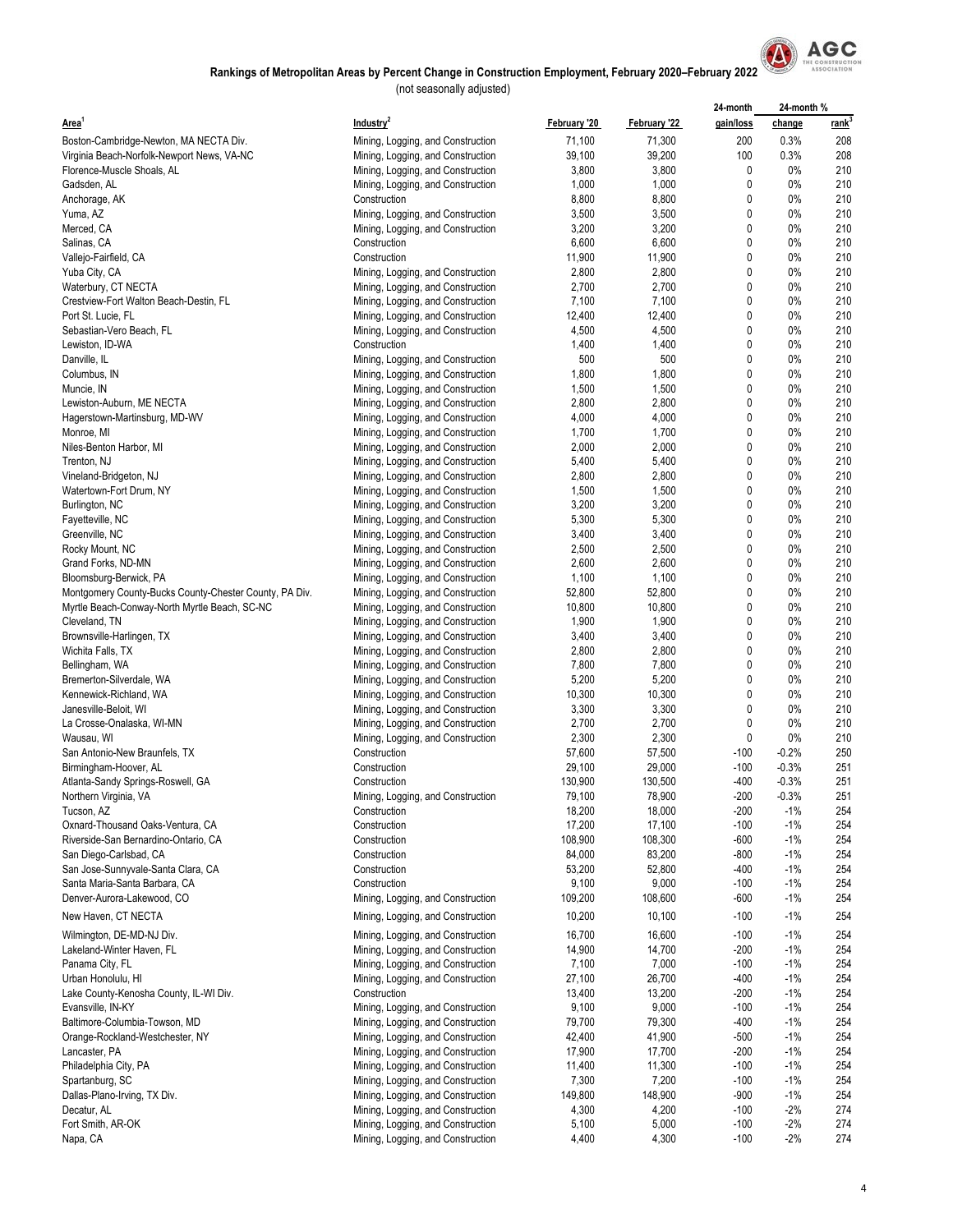

|                                                         |                                   |              |              | 24-month  | 24-month% |                   |
|---------------------------------------------------------|-----------------------------------|--------------|--------------|-----------|-----------|-------------------|
| Area <sup>1</sup>                                       | Industry <sup>2</sup>             | February '20 | February '22 | gain/loss | change    | rank <sup>3</sup> |
| Savannah, GA                                            | Mining, Logging, and Construction | 8,600        | 8,400        | $-200$    | $-2%$     | 274               |
| Kahului-Wailuku-Lahaina, HI                             | Mining, Logging, and Construction | 4,400        | 4,300        | $-100$    | $-2%$     | 274               |
| Elgin, IL Div.                                          | Construction                      | 12,000       | 11,800       | $-200$    | $-2%$     | 274               |
| Silver Spring-Frederick-Rockville, MD Div.              | Mining, Logging, and Construction | 34,000       | 33,200       | $-800$    | $-2%$     | 274               |
| Worcester, MA-CT NECTA                                  | Mining, Logging, and Construction | 10,500       | 10,300       | $-200$    | $-2%$     | 274               |
| Manchester, NH NECTA                                    | Mining, Logging, and Construction | 5,400        | 5,300        | $-100$    | $-2%$     | 274               |
| Albany-Schenectady-Troy, NY                             | Mining, Logging, and Construction | 18,300       | 18,000       | $-300$    | $-2%$     | 274               |
| Harrisburg-Carlisle, PA                                 | Mining, Logging, and Construction | 11,400       | 11,200       | $-200$    | $-2%$     | 274               |
| Lynchburg, VA                                           | Mining, Logging, and Construction | 5,900        | 5,800        | $-100$    | $-2%$     | 274               |
| Washington, DC                                          | Mining, Logging, and Construction | 15,200       | 14,800       | $-400$    | $-3%$     | 286               |
| Chicago-Naperville-Arlington Heights, IL Div.           | Construction                      | 119,400      | 115,400      | $-4,000$  | $-3%$     | 286               |
| Las Cruces, NM                                          | Mining, Logging, and Construction | 4,000        | 3,900        | $-100$    | $-3%$     | 286               |
| Tulsa, OK                                               | Construction                      | 24,900       | 24,100       | $-800$    | $-3%$     | 286               |
| Albany, OR                                              | Construction                      | 3,100        | 3,000        | $-100$    | $-3%$     | 286               |
| York-Hanover, PA                                        | Mining, Logging, and Construction | 11,500       | 11,200       | $-300$    | $-3%$     | 286               |
| Fort Worth-Arlington, TX Div.                           | Mining, Logging, and Construction | 75,800       | 73,900       | $-1,900$  | $-3%$     | 286               |
| Richmond, VA                                            | Mining, Logging, and Construction | 39,800       | 38,700       | $-1,100$  | $-3%$     | 286               |
| Tacoma-Lakewood, WA Div.                                | Construction                      | 25,300       | 24,500       | $-800$    | $-3%$     | 286               |
| Dothan, AL                                              | Mining, Logging, and Construction | 2,700        | 2,600        | $-100$    | $-4%$     | 295               |
| Fairbanks, AK                                           | Construction                      | 2,300        | 2,200        | $-100$    | $-4%$     | 295               |
| Anaheim-Santa Ana-Irvine, CA Div.                       | Construction                      | 106,400      | 102,200      | $-4,200$  | -4%       | 295               |
| Santa Rosa, CA                                          | Construction                      | 16,700       | 16,100       | $-600$    | $-4%$     | 295               |
|                                                         | Construction                      | 50,300       | 48,200       | $-2,100$  | $-4%$     | 295               |
| Fort Lauderdale-Pompano Beach-Deerfield Beach, FL Div.  |                                   |              |              |           |           | 295               |
| Miami-Miami Beach-Kendall, FL Div.                      | Construction                      | 54,400       | 52,100       | $-2,300$  | $-4%$     |                   |
| Orlando-Kissimmee-Sanford, FL                           | Construction                      | 86,600       | 83,500       | $-3,100$  | $-4%$     | 295               |
| Columbus, GA-AL                                         | Mining, Logging, and Construction | 4,800        | 4,600        | $-200$    | -4%       | 295               |
| Lexington-Fayette, KY                                   | Mining, Logging, and Construction | 13,300       | 12,800       | $-500$    | -4%       | 295               |
| Owensboro, KY                                           | Mining, Logging, and Construction | 2,400        | 2,300        | $-100$    | -4%       | 295               |
| Las Vegas-Henderson-Paradise, NV                        | Construction                      | 71,800       | 68,700       | $-3,100$  | -4%       | 295               |
| Oklahoma City, OK                                       | Construction                      | 31,900       | 30,600       | $-1,300$  | $-4%$     | 295               |
| Columbia, SC                                            | Mining, Logging, and Construction | 17,000       | 16,300       | $-700$    | $-4%$     | 295               |
| College Station-Bryan, TX                               | Mining, Logging, and Construction | 7,600        | 7,300        | $-300$    | $-4%$     | 295               |
| Charlottesville, VA                                     | Mining, Logging, and Construction | 5,700        | 5,500        | $-200$    | -4%       | 295               |
| Green Bay, WI                                           | Mining, Logging, and Construction | 7,700        | 7,400        | $-300$    | $-4%$     | 295               |
| Mobile, AL                                              | Mining, Logging, and Construction | 11,600       | 11,000       | $-600$    | -5%       | 311               |
| Chico, CA                                               | Mining, Logging, and Construction | 4,400        | 4,200        | $-200$    | -5%       | 311               |
| El Centro, CA                                           | Mining, Logging, and Construction | 2,000        | 1,900        | $-100$    | -5%       | 311               |
| San Francisco-Redwood City-South San Francisco, CA Div. | Construction                      | 46,400       | 44,100       | $-2,300$  | $-5%$     | 311               |
| Elkhart-Goshen, IN                                      | Mining, Logging, and Construction | 4,100        | 3,900        | $-200$    | $-5%$     | 311               |
| Michigan City-La Porte, IN                              | Mining, Logging, and Construction | 1,900        | 1,800        | $-100$    | $-5%$     | 311               |
| Nassau County-Suffolk County, NY Div.                   | Mining, Logging, and Construction | 79,100       | 75,000       | $-4,100$  | $-5%$     | 311               |
| Lima, OH                                                | Mining, Logging, and Construction | 2,000        | 1,900        | $-100$    | -5%       | 311               |
| Toledo, OH                                              | Mining, Logging, and Construction | 14,600       | 13,800       | $-800$    | -5%       | 311               |
| Tyler, TX                                               | Mining, Logging, and Construction | 6,600        | 6,300        | $-300$    | -5%       | 311               |
| Bakersfield, CA                                         | Construction                      | 16,200       | 15,200       | $-1,000$  | $-6%$     | 321               |
| Tallahassee, FL                                         | Mining, Logging, and Construction | 8,500        | 8,000        | $-500$    | $-6%$     | 321               |
| Calvert-Charles-Prince George's, MD                     | Mining, Logging, and Construction | 34,300       | 32,100       | $-2,200$  | -6%       | 321               |
| Dutchess County-Putnam County, NY Div.                  | Mining, Logging, and Construction | 8,000        | 7,500        | $-500$    | -6%       | 321               |
| East Stroudsburg, PA                                    | Mining, Logging, and Construction | 1,800        | 1,700        | $-100$    | -6%       | 321               |
| Burlington-South Burlington, VT NECTA                   | Mining, Logging, and Construction | 5,400        | 5,100        | $-300$    | -6%       | 321               |
| Oakland-Hayward-Berkeley, CA Div.                       | Construction                      | 75,400       | 70,200       | $-5,200$  | -7%       | 327               |
| Middlesex-Monmouth-Ocean, NJ                            | Mining, Logging, and Construction | 39,400       | 36,800       | $-2,600$  | -7%       | 327               |
| Utica-Rome, NY                                          | Mining, Logging, and Construction | 3,000        | 2,800        | $-200$    | -7%       | 327               |
| Corvallis, OR                                           | Mining, Logging, and Construction | 1,500        | 1,400        | $-100$    | -7%       | 327               |
| Reading, PA                                             | Mining, Logging, and Construction | 7,300        | 6,800        | $-500$    | $-7%$     | 327               |
| Delaware County, PA                                     | Mining, Logging, and Construction | 12,200       | 11,400       | $-800$    | -7%       | 327               |
| Mount Vernon-Anacortes, WA                              | Mining, Logging, and Construction | 4,500        | 4,200        | $-300$    | -7%       | 327               |
| Milwaukee-Waukesha-West Allis, WI                       | Construction                      | 30,900       | 28,700       | $-2,200$  | -7%       | 327               |
| Anniston-Oxford-Jacksonville, AL                        | Mining, Logging, and Construction | 1,200        | 1,100        | $-100$    | $-8%$     | 335               |
| Bergen-Hudson-Passaic, NJ                               | Mining, Logging, and Construction | 30,400       | 28,100       | $-2,300$  | $-8%$     | 335               |
| Elmira, NY                                              | Mining, Logging, and Construction | 1,300        | 1,200        | $-100$    | -8%       | 335               |
| Ithaca, NY                                              | Mining, Logging, and Construction | 1,200        | 1,100        | $-100$    | $-8%$     | 335               |
| Lake Charles, LA                                        | Construction                      | 19,900       | 18,100       | $-1,800$  | $-9%$     | 339               |
| Charleston, WV                                          | Mining, Logging, and Construction | 6,500        | 5,900        | $-600$    | $-9%$     | 339               |
| Pittsburgh, PA                                          | Construction                      | 58,300       | 52,400       | $-5,900$  | $-10%$    | 341               |
| Houston-The Woodlands-Sugar Land, TX                    | Construction                      | 237,400      | 214,000      | $-23,400$ | $-10%$    | 341               |
| Laredo, TX                                              | Mining, Logging, and Construction | 4,000        | 3,600        | -400      | $-10%$    | 341               |
| Altoona, PA                                             | Mining, Logging, and Construction | 2,800        | 2,500        | $-300$    | $-11%$    | 344               |
| Corpus Christi, TX                                      | Mining, Logging, and Construction | 22,300       | 19,800       | $-2,500$  | $-11%$    | 344               |